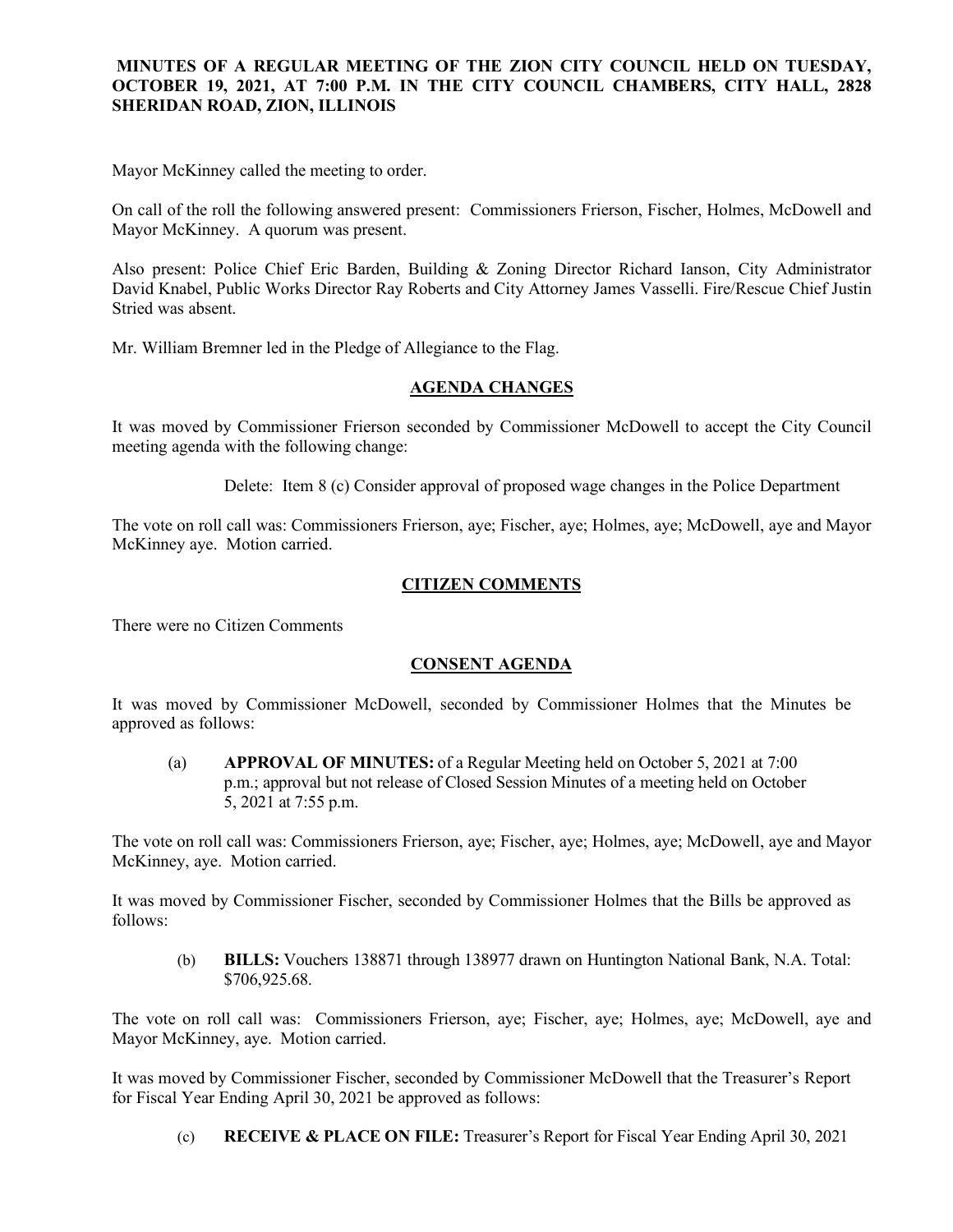The vote on roll call was: Commissioners Frierson, aye; Fischer, aye; Holmes, aye; McDowell, aye and Mayor McKinney, aye. Motion carried.

### **ORDINANCE/SURPLUS PROPERTY/FIRE/RESCUE DEPARTMENT**

A memo (21-DOC-97) was received from Chief Stried requesting that chairs in the Fire/Rescue Department be declared as surplus property. Chief Stried stated that they recently replaced the kitchen chairs at Station 1 from the Foreign Fire Insurance Board. The old chairs dated to when the station was built in the spring/summer of 2008 and are mostly tattered and broken. He is requesting that the chairs be declared as surplus property so they can dispose of them. Any potential proceeds from the disposal would be turned over to the City.

It was moved by Commissioner Holmes, seconded by Commissioner Frierson, that an Ordinance (21-O-67) be passed declaring kitchen chairs in the Fire/Rescue Department as surplus property. The vote on roll call was: Commissioners Frierson, aye; Fischer, aye; Holmes, aye; McDowell, aye and Mayor McKinney, aye. Motion carried. Ordinance passed.

## **KEY CARD/FOB INSTALLATION BIDS**

A memo (21-DOC-98) was received from Director Ianson requesting that the Council rescind the bid for the Key Card & FOB Installation Bids. Director Ianson stated after awarding the bid to Tech Systems, Inc. for the amount of \$41,935.08, it was determined that the project was required to follow the requirements of the Illinois Prevailing Wage Act. Staff is recommending that the bid be rescinded and that the project be re-bid.

It was moved by Commissioner Holmes, seconded by Commissioner Frierson that the bid for the Key Card & FOB Installation previously awarded to Tech Systems, Inc. be rescinded and that the project be re-bid. The vote on the roll: Commissioners Frierson, aye; Fischer, aye; Holmes, aye; McDowell, aye; and Mayor McKinney, aye. Motion carried.

### **2020 ROAD PROGRAM CHANGE ORDER**

A memo (21-DOC-99) was received from Director Roberts requesting approval of a change order to the 2020 Road Program. Director Roberts stated the during the final inspection of the 2020 Road Program Project, he and Burke Engineering observed several discrepancies with the application of the asphalt program. He stated Payne & Dolan have agreed to remove and replace the asphalt pavement. Staff requested removal of additional road base material and increase the asphalt pavement profile. The change order reflects the agreed replacement of existing pavement and a cost estimate for the requested additional work. Approval of the change order will increase the project cost \$119,680.95. The additional cost would be funded through the Street & Bridge Fund. Staff requests and recommends approval of the change order.

It was moved by Commissioner McDowell, seconded by Commissioner Fischer to approve the change order for the 2020 Road Program to reflect the agreed replacement of existing pavement and a cost estimate for the additional requested work. The vote on roll call was: Commissioners Frierson, aye; Fischer, aye; Holmes, aye; McDowell, aye and Mayor McKinney, aye. Motion carried.

## **PROPOSED WAGE CHANGES/POLICE DEPARTMENT**

It was moved by Commissioner Frierson, seconded by Commissioner McDowell, to table approval of proposed wage changes in the Police Department until the December 7, 2021 meeting. The vote on roll call was: Commissioners Frierson, aye; Fischer, aye; Holmes, aye; McDowell, aye and Mayor McKinney, aye. Motion carried.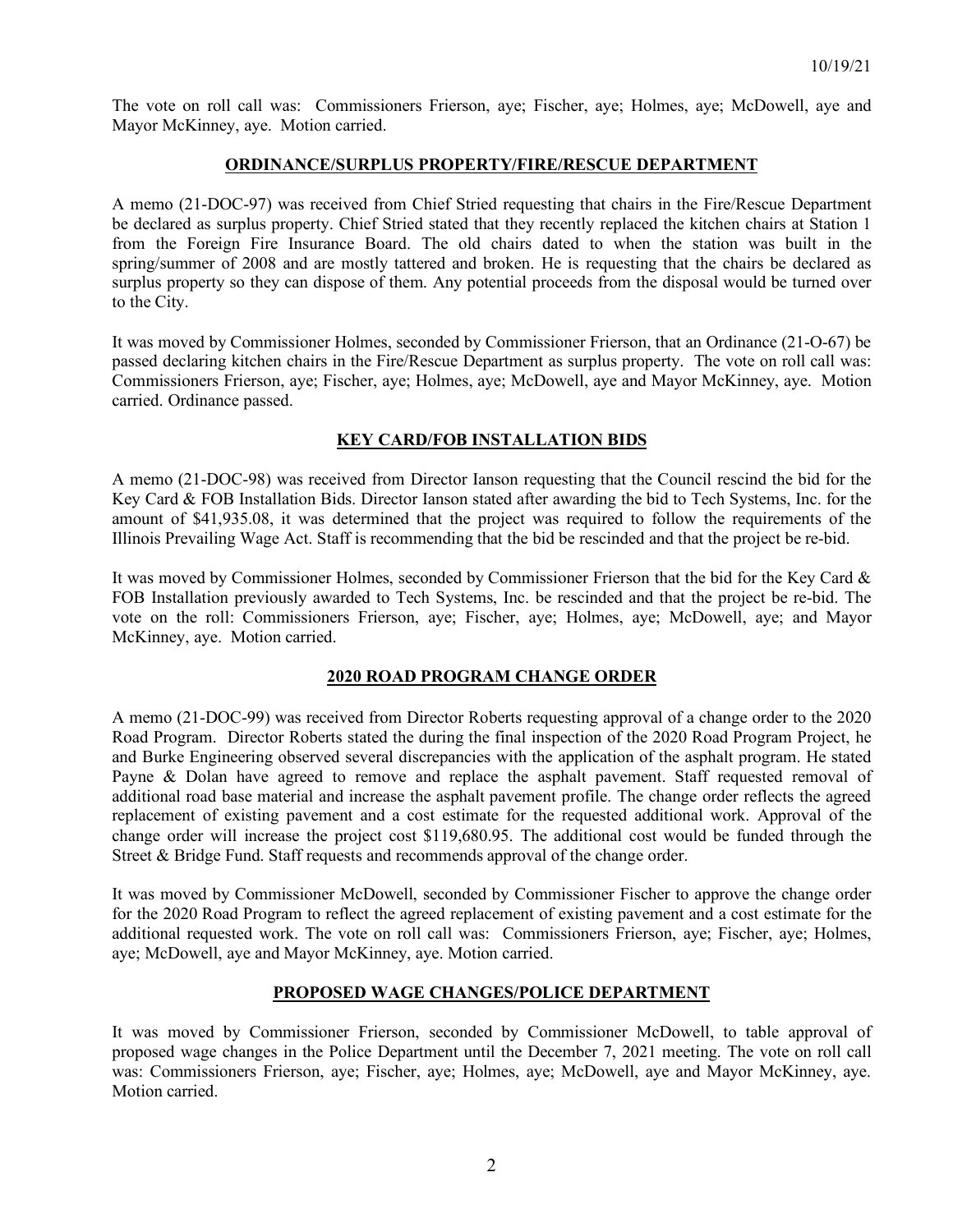# **DEPARTMENTAL COMMENTARY**

Director Ianson stated the demolition of the building on 2771 Galilee is complete. They will be taking out the parking area and disconnecting utilities next. The Helia building on  $27<sup>th</sup>$  Street will be next building set for demolition.

Director Roberts stated he has received notice from Lake County that Russell Road will be closed from October 23-25 from Green Bay to Delaney. Additionally, he will be posting the schedule for the Fall Leaf Vacuuming Program. The program starts October  $25<sup>th</sup>$  and runs through November  $20<sup>th</sup>$ . Waste Management will continue to pick up the landscape bags until November  $30<sup>th</sup>$ . He encouraged residents to go to the City's website to view the proper way to bag the leaves. He asked that residents not rake or blow the leaves into the street.

Administrator Knabel stated the City has begun shut-offs for unpaid water bills. They will be addressing one section each month. In the first section, there were 700 accounts eligible for shut-off but there were 240 that were actually turned off. They have been working closely with the Township to outreach for assistance. They are currently at 17 accounts that are off, most of which are vacant. He reminded residents that shut-offs have been delayed for 18 months. He encouraged residents to get their bills current and to reach out to the Township if they are in need of assistance. The next section of shutoffs will be addressed the beginning of November. He stated there will not be any more extensions. The City has been paying for the water from the Lake County Public Water District and has about \$800,000 in outstanding revenue, some of which is used to pay for the costs of main breaks.

Chief Barden discussed the shooting that transpired on Sunday night. He asked the community if they know something they should say something. This can be done anonymously by calling Crime Stoppers. He asked that if citizens know someone who has a gun they will take the gun with no questions asked. It saddens him to discuss the shooting and hopes the family heals and asked the public to keep them in their thoughts and prayers. They hope to soon provide the family with answers. Mayor McKinney stated this incident affects everyone in different ways. Sometimes bad things happen to good people. As a Council they are doing as much as they can to keep the community safe. He believes the City has an image that it doesn't deserve. Incidents like this continue to invite the news media to talk about negative incidents in the City. He stated it is happening everywhere. They must continue to remain strong as a community.

Commissioner McDowell thanked the Mayor for his words on reflection of the recent tragedy. He stated people have often sought and looked to god for comfort.

Commissioner Fischer echoed the sentiment felt by all. He stated these incidents are becoming a common occurrence. He asked that those with any information please come forward. In order to get some sense of safety, they need people to speak up.

### **ANNOUNCEMENTS**

| October 29 | 4:00 p.m. to $6:00$ p.m. | "Trail of Treats" at Shiloh<br>Park |
|------------|--------------------------|-------------------------------------|
| October 31 | 2:00 p.m. to $5:00$ p.m. | Zion Trick or Treat                 |
| November 2 | $7:00$ p.m.              | Zion City Council Meeting           |